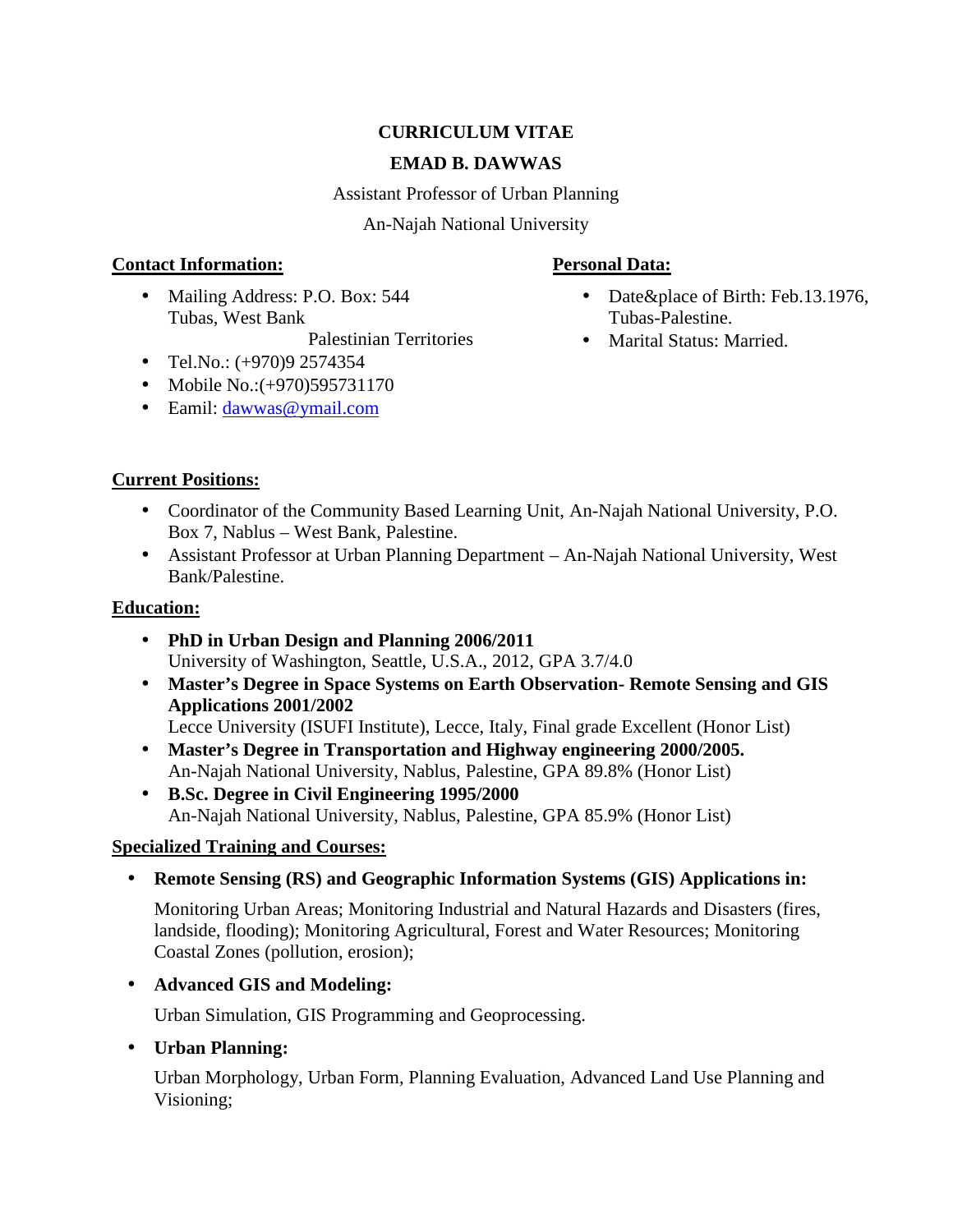## **Transportation Engineering and Planning:**

Urban Transportation Planning, Travel Demand Forecasting, Transportation and the Environment, Geography of Transportation, Transportation FacilitiesEngineering, Highway Design and Pavement Design;

#### **Languages:**

- Arabic: The mother language
- English: Excellent

## **Teaching and Academic Experience:**

## **January 2012 – Present:**

Assistant Professor,Urban Planning Department, Faculty of Engineering, An-Najah National University, West Bank, Palestine

## **June 2011 – September 2011:**

Instructor, Urban Design and Planning Department, Faculty of Built Environment,

University of Washington, Seattle, U.S.A.

## **June 2010- April 2011:**

Visiting Scholar, Urban Planning Department, The College of Design, Construction and Planning- University of Florida, Gainesville, U.S.A.

## **June 2009- September 2009:**

Visiting Scholar, Urban Planning Department, The College of Design, Construction and Planning- University of Florida, Gainesville, U.S.A.

## **November 2002 – June 2006:**

Instructor, Civil Engineering Department, Faculty of Engineering, An- Najah National University, Nablus, Palestine.

## **December 2000- November 2001**

Teacher Assistant**,** Civil Engineering Department, Faculty of Engineering, An- Najah National University, Nablus, Palestine.

## **Working Experience**:

# **Senior Staff and Consultant, February, 2014 – currently**

*Municipality of Tubas City, Palestine (Voluntary work)*

- o Working on the planning an industrial area and proposing strategies to move light and medium industries from the Tubas City boundaries to the new industrial area.
- o A member in a technical committee working on planning a stadium in the city with the collaboration with the engineering department at the municipality.

# **Senior Staff,2005-2006**

*Regional and Urban Planning Center, An-NajahNational University.*

o Working on physical plans of Hewara town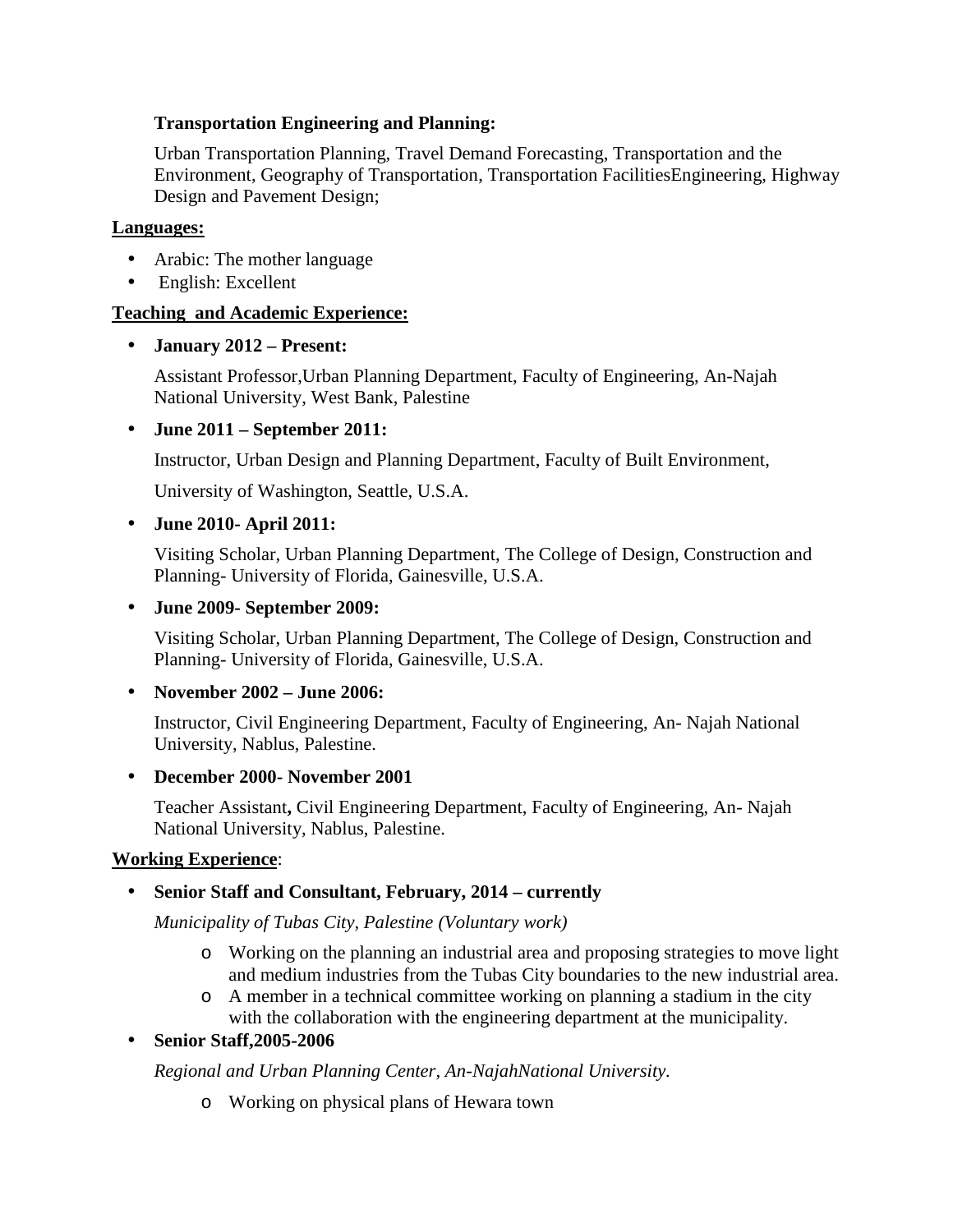o Working on physical plans of Al-Bathan villages.

## **Engineer Practice June 2002 -October 2000**

*Territory and Environment Laboratory of Tecnopolis, Bari, Italy.*

Working on usage ofHigh Resolution Remotely Sensed Data to monitor urban areas at micro spatial scale using GIS(ArcGIS 8.0.2) and RS(ER Mapper 6.2) software as tools.

 **Designer Engineer June 2000- Sep. 2000** *Al-Hanbaly Consultant Engineering Company, Nablus, Palestine* Structure and Reinforced Concrete Designer.

#### **Community Based Learning Projects:**

 **Project 1: Building a Physical Properties and Infrastructures GIS Database for Tubas Municipality (September, 2014 – Present).**

With the collaboration of Tubas City Municipality and the Urban Planning Department at An-Najah National University and as community project in the Geographic Information Systems Class.

 **Project 2: An Analysis and Evaluation of the Pavement Conditions and Geometric Design for the Road Network in Nablus City Using GIS (January – May2014).**

With the collaboration of the Municipality of Nablus city and Urban Planning Department at An- Najah National University and as community project in the Soil and Materials Properties Class.

 **Project 3: Design and Implementation of Building GIS Database for AqqabaVillage(January, 2014)**

With the collaboration of Aqqaba Municipality and An-Najah National University. Voluntary work prepared by urban planning students and under my supervision.

 **Project 4: Building a Structures and Infrastructures Geodatabase for Beit Wazan VillageUsing GIS (September, 2013 – May, 2014).**

With the collaboration of Beit Wazan Village Council and and the Urban Planning Department at An-Najah National University, and as community project in the Geographic Information Systems Class.

 **Project 5: Mapping Nablus City for Earthquake Evacuation ProjectUsing GIS Technology (September, 2012 – December, 2013).**

With the collaboration of Urban Planning and Disaster Risk Reduction Center, the Municipality of Nablus city and the Civil Engineering Department at An-Najah National University.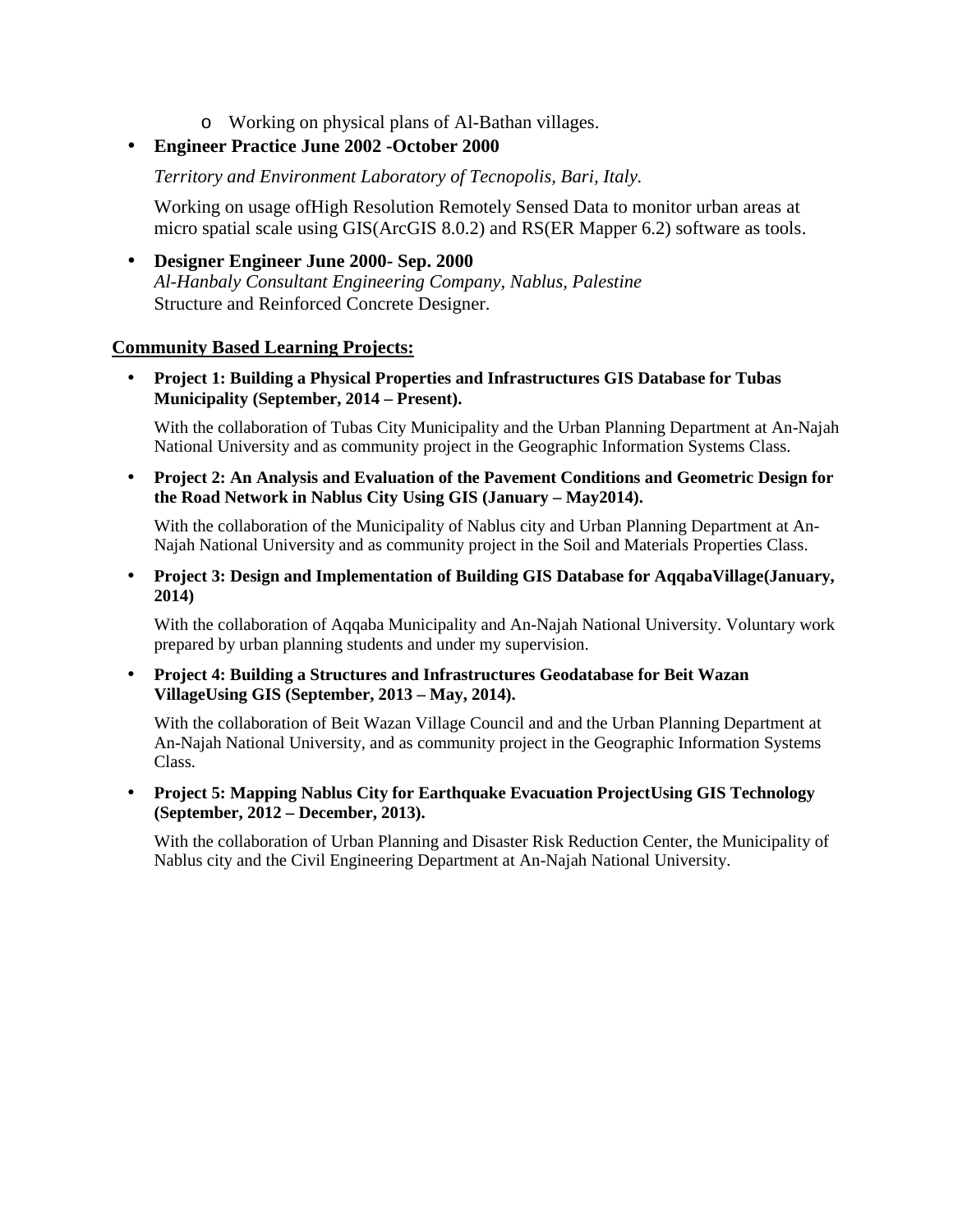## **Teaching and Training Experience:**

**Community Based Learning (CBL): What…Why… and How?**

A series of workshops aims to introduce the CBL to the university instructors. I give this workshop on semester bases at An-Najah National University for faculty members from different colleges. I have given the workshop also in three Palestinian Universities: Khodury University, Polytechnic University and Hebron University.

# **Selected Graduate Courses:**

- o *University of Washington, Seattle, U.S.A*
	- Advanced Geostatistical Analysis Using GIS
	- Coordinator of a Colloquium entitled: Bridging the Gap between Education and Practice in Urban Planning
- o *An-Najah National University, Palestine*
	- Geographic Information Systems and its Environmental Applications
	- Statistical Analysis and its Applications in Urban and Regional Planning
	- Aspects of Urban and Regional Planning in Palestine
- **Undergraduate Courses: (***An-Najah National University, Palestine***)**
	- o Geographic Information Systems as a Community Based Learning Class
	- o Advanced Geographic Information Systems and their Applications in Urban Planning
	- o Application of Geographic Information Systems in Civil Engineering
	- o Regional Planning
	- o Transportation Engineering
	- o Urban Transportation Planning
	- o Land Use Planning

## **Academic Achievement and Research:**

- **Theses:**
	- o Spatio-temporal Analysis of Urban Development Patterns in Palestinian Communities: Bethlehem-Hebron Region as a Case (PhD Dissertation)
	- o GIS as a Tool for Route Location and Highway Alignment (Master'sThesis)
	- o Using High Resolution Remotely Sensed Data for Urban Monitoring and Control (Master's Project)
- **Other Research:**
	- o The Evolution of GIS as a Land Use Planning Conflict Resolution Tool: A Chronological Approach. American Journal of Geographic Information System 2014, 3(1): 38-44.
	- o Geographic Information Systems as a Community Based Learning Class: Challenges and Learning Opportunities. Journal of Educational and Instructional Studies in the World 2013, 3 (1): 181 – 190.
	- o Urban Planning Students Make a Difference through a Community Based Learning Class. A conference paper presented at the  $5<sup>th</sup>$  International Conference on New Trends in Education and their Implications 2014. Antalya, Turkey.
	- o Challenges of Teaching Geographic Information Systems as a Community Based Learning Class: the Case of An-Najah National University. A conference paper